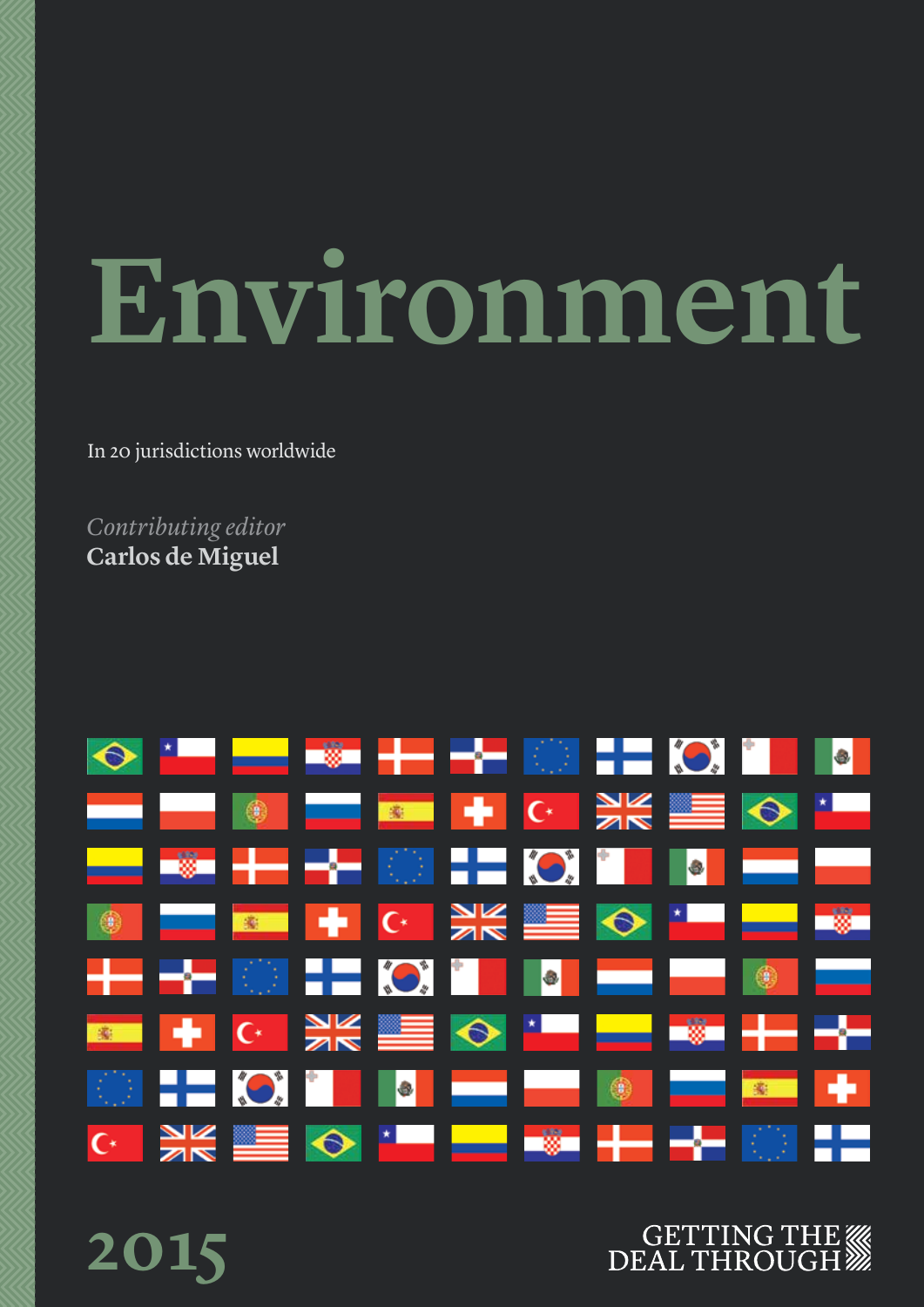# GETTING THE

# **Environment 2015**

### *Contributing editor* **Carlos de Miguel Uría Menéndez**

Publisher Gideon Roberton gideon.roberton@lbresearch.com

Subscriptions Sophie Pallier subscriptions@gettingthedealthrough.com

Business development managers George Ingledew george.ingledew@lbresearch.com

Alan Lee alan.lee@lbresearch.com

Dan White dan.white@lbresearch.com



Published by Law Business Research Ltd 87 Lancaster Road London, W11 1QQ, UK Tel: +44 20 7908 1188 Fax: +44 20 7229 6910

© Law Business Research Ltd 2014 No photocopying: copyright licences do not apply. First published 2006 Ninth edition ISSN 1752-8798

The information provided in this publication is general and may not apply in a specific situation. Legal advice should always be sought before taking any legal action based on the information provided. This information is not intended to create, nor does receipt of it constitute, a lawyer–client relationship. The publishers and authors accept no responsibility for any acts or omissions contained herein. Although the information provided is accurate as of November 2014, be advised that this is a developing area.

Printed and distributed by Encompass Print Solutions Tel: 0844 2480 112

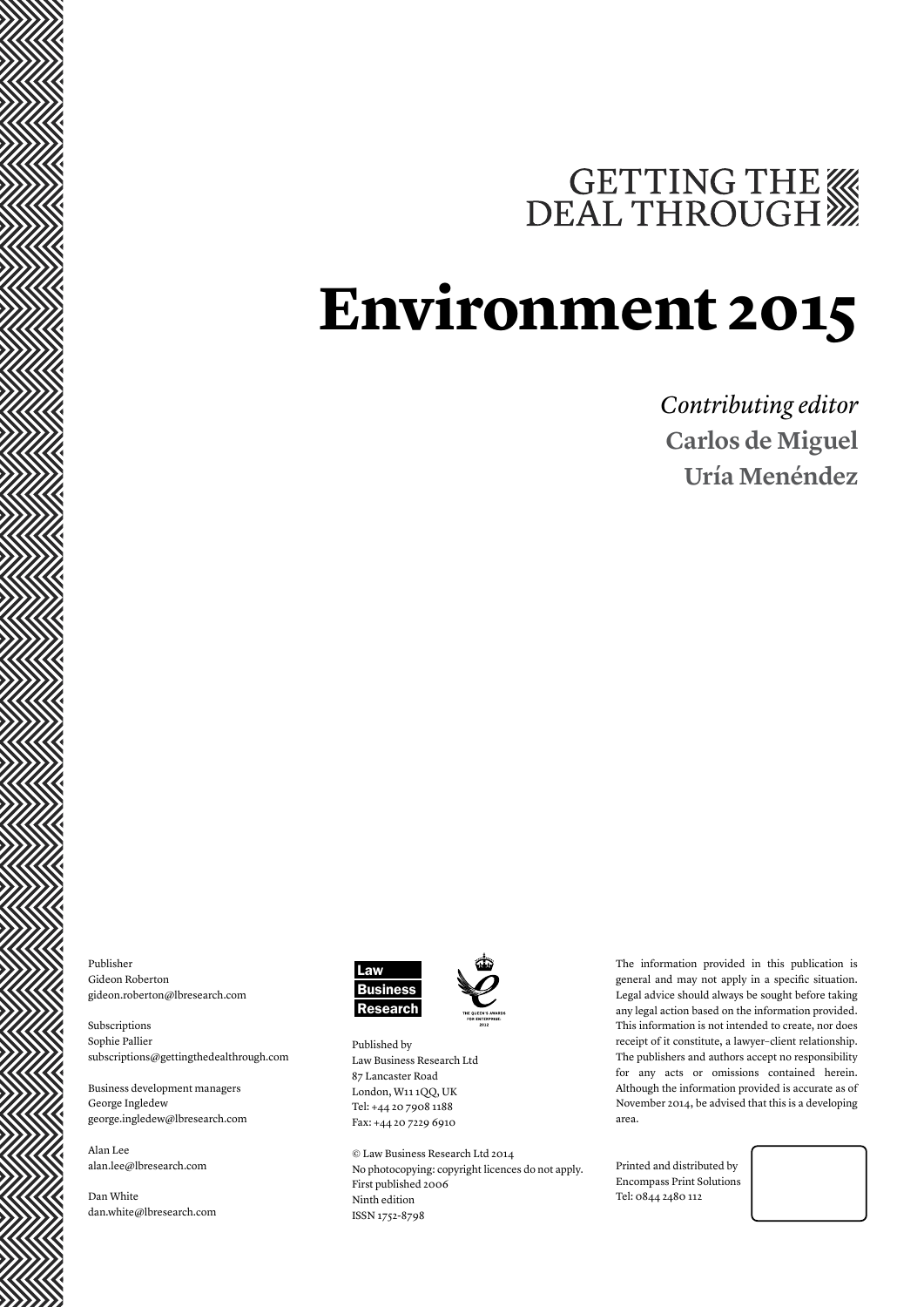#### **CONTENTS**

| 83<br>89<br>95                                            |
|-----------------------------------------------------------|
|                                                           |
|                                                           |
|                                                           |
|                                                           |
|                                                           |
|                                                           |
|                                                           |
|                                                           |
|                                                           |
|                                                           |
|                                                           |
| 102                                                       |
|                                                           |
|                                                           |
| 108                                                       |
| Carlos de Miguel Perales and Jesús Andrés Sedano Lorenzo  |
| 114                                                       |
|                                                           |
|                                                           |
| 120                                                       |
|                                                           |
|                                                           |
| 126                                                       |
| Douglas Bryden, Owen Lomas, Carl Boeuf and James Nierinck |
| 136                                                       |
|                                                           |
|                                                           |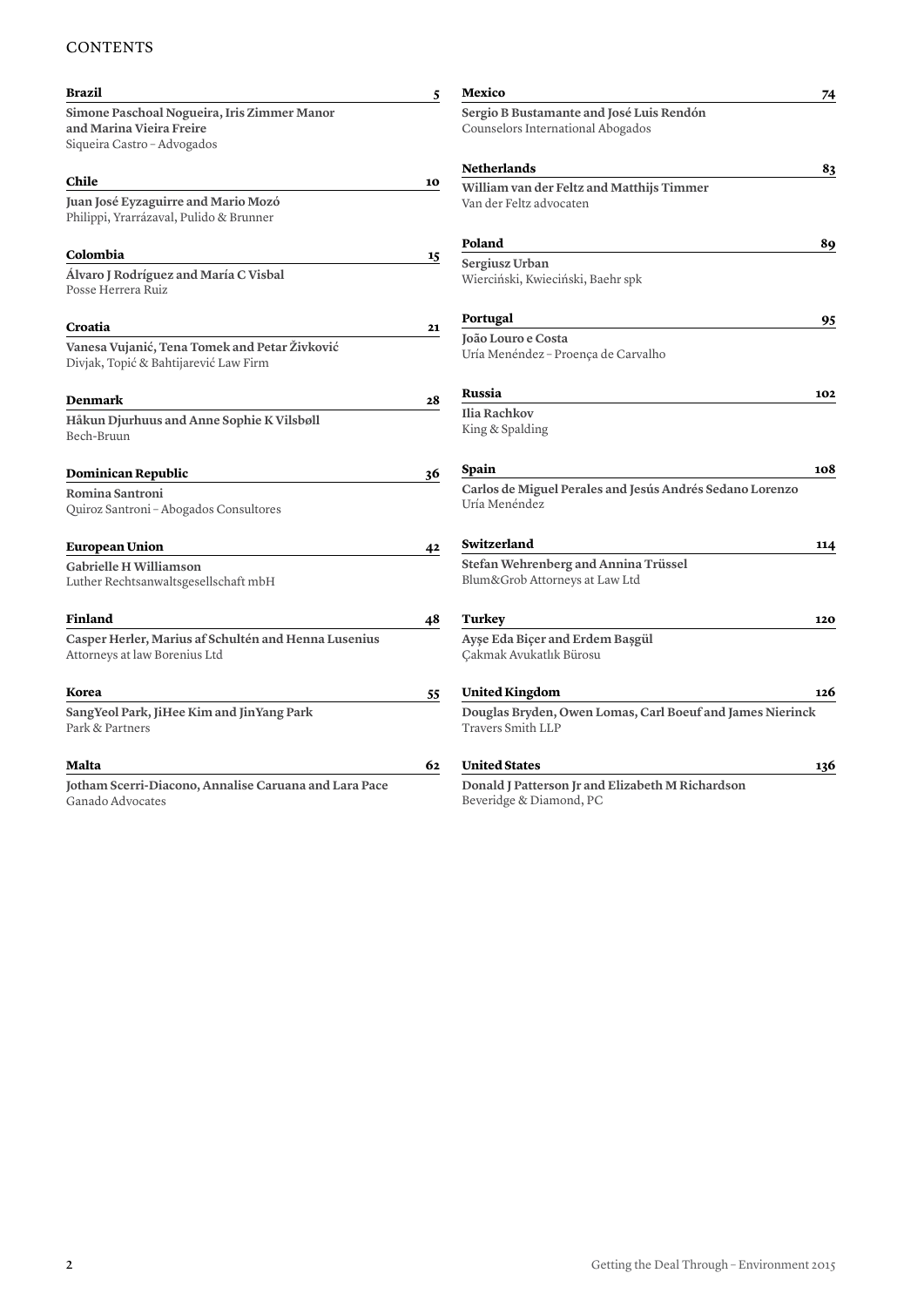# **Preface**

### **Environment 2015**

Ninth edition

**Getting the Deal Through** is delighted to publish the ninth edition of *Environment*, which is available in print, as an e-book, via the GTDT iPad app, and online at www. gettingthedealthrough.com.

**Getting the Deal Through** provides international expert analysis in key areas of law, practice and regulation for corporate counsel, cross-border legal practitioners, and company directors and officers.

Throughout this edition, and following the unique **Getting the Deal Through** format, the same key questions are answered by leading practitioners in each of the 20 jurisdictions featured. Our coverage this year includes the European Union, Korea, the Netherlands and Turkey.

**Getting the Deal Through** titles are published annually in print. Please ensure you are referring to the latest edition or to the online version at www.gettingthedealthrough.com.

Every effort has been made to cover all matters of concern to readers. However, specific legal advice should always be sought from experienced local advisers.

**Getting the Deal Through** gratefully acknowledges the efforts of all the contributors to this volume, who were chosen for their recognised expertise. We also extend special thanks to Carlos de Miguel of Uría Menéndez, the contributing editor, for his continued assistance with this volume.

# GETTING THE

London November 2014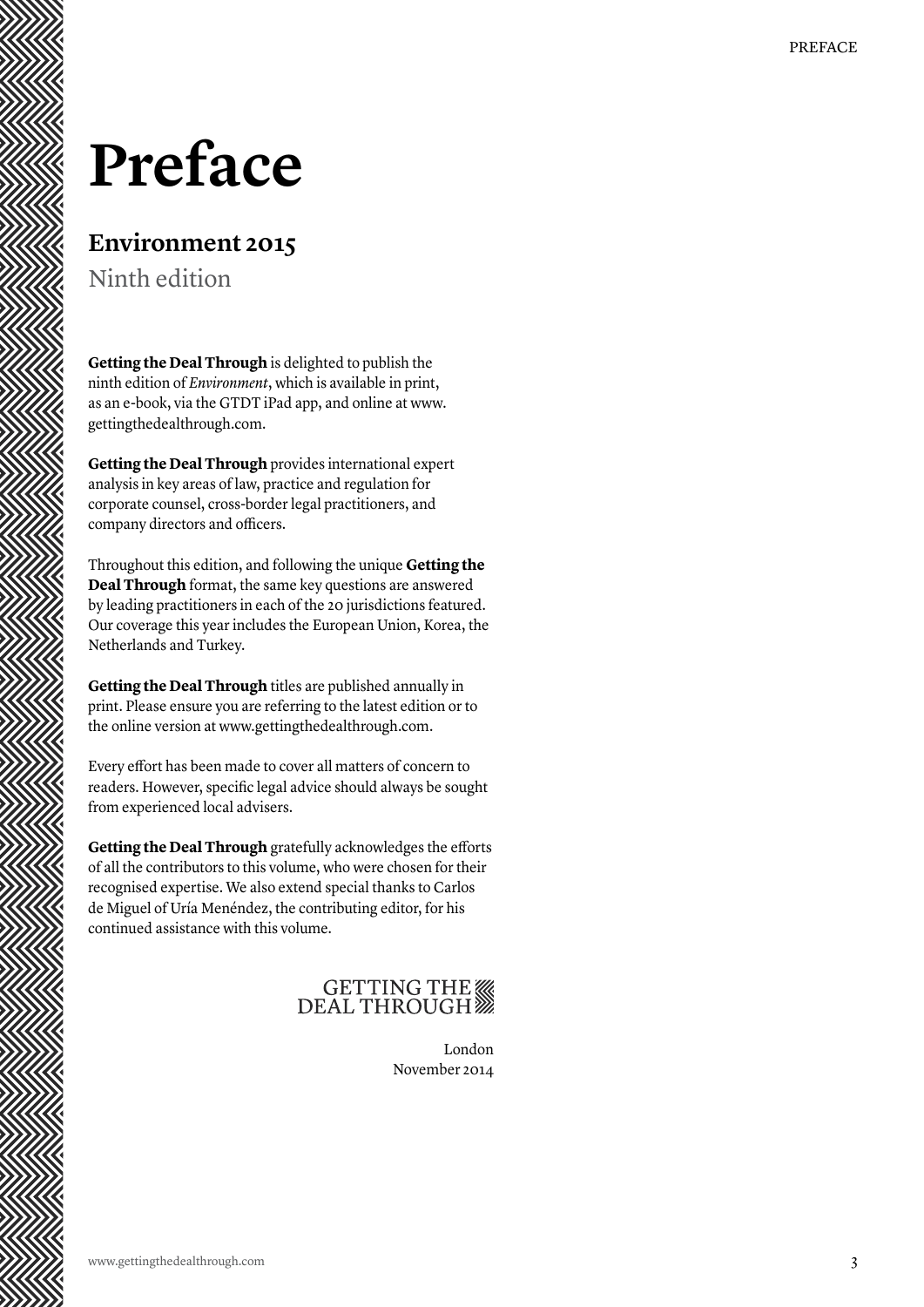# **Switzerland**

#### **Stefan Wehrenberg and Annina Trüssel**

**Blum&Grob Attorneys at Law Ltd**

#### **Legislation**

#### **1 Main environmental regulations**

#### **What are the main statutes and regulations relating to the environment?**

Switzerland is a federal state made up of 26 cantons. There is a division of competence between the Confederation and the individual states. The cantons have – according to article 3 of the Federal Constitution of the Swiss Confederation (Federal Constitution or Swiss Constitution; SR 101) – full legislative competence in all matters that are not expressly assigned to the Confederation by the Constitution. According to article 74 of the Federal Constitution, the Confederation shall legislate on the protection of the population and its natural environment against damage or nuisance. It shall ensure that such damage or nuisance is avoided. The cantons, on the other hand, shall be responsible for the implementation of the relevant federal regulations.

Environment regulation in Switzerland consists of a number of Swiss acts. The main laws regarding the environment are:

- Federal Constitution (SR 101);
- Environmental Protection Act (EPA; SR 814.01);
- Water Protection Act (WPA; SR 814.20);
- Forest Act (SR 921.0);
- Federal Act on the Protection of Nature and Cultural Heritage (NCHA; SR 451); and
- CO2 Act (SR 641.71).

The respective principles are further developed and implemented in different regulations and implementing decrees by the Confederation and by the cantons.

The most important act in respect of environmental protection is the Swiss EPA, which unites all the key areas of process and environmental protection engineering and includes enforcement tools as well as articles for criminal prosecution. The EPA is not limited to pollution control. Its purpose, according to article 1 EPA, is 'to protect people, animals and plants, their biological communities and habitats against harmful effects or nuisances and to preserve the natural foundations of life sustainably, in particular biological diversity and the fertility of the soil'. In addition, it should also promote ways of living more harmoniously with the rules of nature and natural cycles.

Finally, Switzerland pursues an active and successful international environmental policy. The Federal Office for the Environment is the lead agency and centre of expertise responsible for Switzerland's international environmental policy.

Switzerland's commitment to the protection and sustainable management of natural resources at the international level is mandated by the Constitution. This reflects the fact that, in many sectors, effective environmental protection can only be achieved through international cooperation. Protection and sustainable management of natural resources are fundamental requirements for a sustainable development, the achievement of the Millennium Development Goals and human welfare in general.

#### **2 Integrated pollution prevention and control**

#### **Is there a system of integrated control of pollution?**

In accordance with article 74 of the Swiss Constitution, there is a constitutional obligation for the Confederation and the cantons to legislate on the protection of the population and its natural environment against damage or nuisance. This legislation shall ensure that such damage or nuisance is avoided.

Environmental provisions on pollution prevention and control are – in addition to the EPA – spread over a significant number of laws and regulations.

For example, for the prevention of water pollution there is the Water Protection Act and for the prevention of air there is the Ordinance on Air Pollution Control. Each area of environmental pollution prevention is regulated by different acts and ordinances supervised by the Confederation.

#### **3 Soil pollution**

#### **What are the main characteristics of the rules applicable to soil pollution?**

The Swiss Environmental Protection Act and the Swiss Ordinance on the Pollution of Soil (SR 814.12) provide the legislative basis for the protection of soil in Switzerland. According to the Ordinance, the soil must be treated during cultivation or construction in a way that does not cause any lasting damage. Therefore the Federal Government and the cantons have developed a series of instruments and precautionary measures in cooperation with the construction, agriculture and forestry sectors.

These precautionary measures are also a priority in the area of chemical soil protection. The implementation of a wide range of measures over the past 20 years has already resulted in a noticeable reduction in contaminant inputs, especially in the case of inorganic substances. Finally, the cantons are obliged in the context of spatial planning to protect crop rotation areas and to conserve defined minimum areas.

#### **4 Regulation of waste What types of waste are regulated and how?**

The principles of waste regulation are statutorily regulated by article 30 et seq EPA. Waste is, as defined in article 7 paragraph 6, 'any moveable material disposed of by its holder or the disposal of which is required in the public interest'. Disposal of waste includes its recovery or deposit in a landfill as well as the preliminary stages of collection, transport, storage and treatment. Treatment is any physical, chemical or biological modification of waste (article 7 paragraph 6bis).

Furthermore, the cantons each drew up a waste management plan. In particular, they established their requirements for waste disposal facilities, avoiding overcapacity and deciding on the sites for the waste disposal facilities. They notified the competent federal authorities of their waste management plan.

Finally, Switzerland has a well-developed network of waste management facilities. Virtually every region possesses the infrastructure required in order to dispose of its own wastes. This helps to minimise transport costs and vehicle emissions. In this regard, Switzerland regulates different waste treatment processes for the following topics: municipal solid waste incineration, land filling, recycling and incineration in cement works.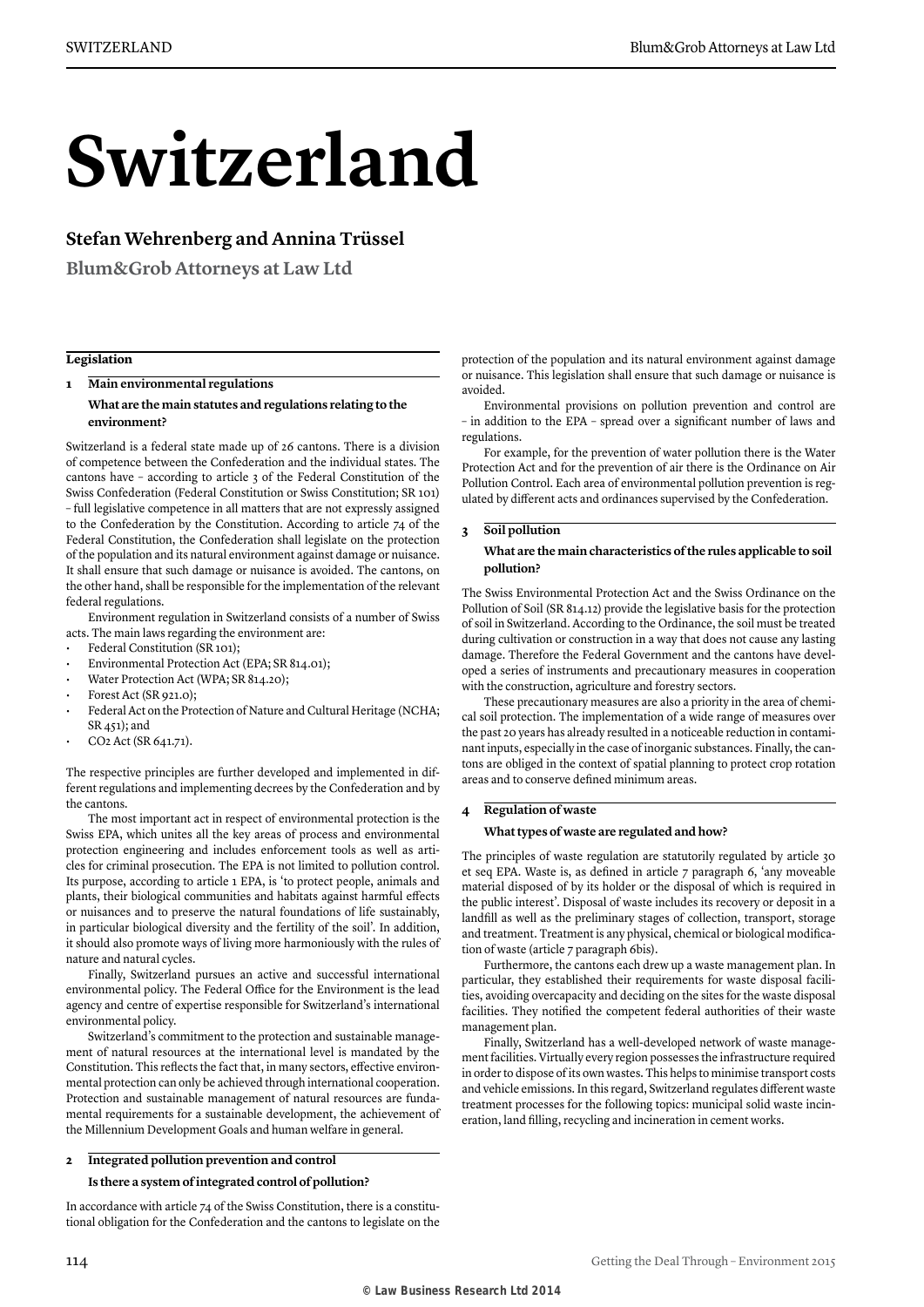#### **5 Regulation of air emissions What are the main features of the rules governing air**

**emissions?** 

The EPA obliges the federal authorities and the cantons to protect human beings, fauna and flora from air pollutants that are harmful or cause nuisance. The corresponding precautionary principle is that emissions must be limited as far as operationally and technologically feasible and economically viable.

Furthermore, the precautionary principle applies, according to which the generator of the emissions must bear the costs arising from their limitation.

Since the creation of the Ordinance on Air Pollution Control (SR 814.318.142.1), federal authorities, cantons and communities have established a large number of measures to counteract air pollution. There are strict emission rules for combustion installations, motor vehicles, industrial facilities and quality standards for heating and motor fuels. Moreover, the measures introduced include the mileage-related heavy vehicle tax and the incentive tax on volatile organic compounds.

Finally, the Federal Council revised its Air Pollution Control Strategy in September 2009 by creating options for the introduction of financial incentives for the cleanest vehicles and machines. In addition, the limit values for emissions from stationary sources like combustion installations, industry and agriculture must be reassessed.

Against this background, Switzerland aims to support the introduction of ambitious emission limit values based on best available techniques at international level. The success of measures implemented in agriculture for the reduction of ammonia levels is monitored in cooperation with the cantons.

#### **6 Climate change**

#### **Are there any specific provisions relating to climate change?**

Switzerland ratified the United Nations Framework Convention on Climate Change of 9 May 1992, and the Kyoto Protocol to the United Nations Framework Convention on Climate Change of 11 December 1997.

To reduce the influence of human activity on the climate, the emission of greenhouse gases must be reduced. Switzerland's total greenhouse gas emissions, as defined by Kyoto Protocol, have remained more or less constant since 1990. In 2010, the federal authorities and cantons launched a new programme concerning buildings, which replaced that carried out by the Climate Cent Foundation, a voluntary initiative of the Swiss companies. In this context a maximum of 200 million Swiss francs per year of the income from the CO2 tax on heating fuel is being made available for the implementation of CO2 reduction measures in buildings. An additional 80 to 100 million Swiss francs is to be added annually by the cantons.

The Swiss government also places a high priority on adaptation to climate change, and developed a national adaptation strategy which consists of two parts. The Federal Council adopted part one of the strategies in March 2012 and part two in April 2014. The legal framework for Switzerland's climate policy from 2013–2020, the revised CO2 Act and the associated CO2 Ordinance of the Federal Council entered into force on 1 January 2013. They substantiate the design of the individual policy instruments and set out the goals and measures from 2013 to 2020. The main objective of the strategy is to coordinate adaptation to climate change throughout Switzerland, avoid duplication, exploit synergies and optimise the use of available resources.

With the comprehensive revision of the CO2 Act, Switzerland has set an ambitious target, particularly the reduction of domestic greenhouse gas emissions by 2020 by at least 20 per cent in comparison with 1990. To achieve this goal, a reduction in greenhouse gas emissions of 10.5 million tonnes by 2020 is required.

The CO2 levy was raised from 36 to 60 Swiss francs per tonne in January 2014. The mechanism to increase the CO2 levy is based on the CO2 Act, and should help to achieve statutory CO2 emission targets and to wean Switzerland off its dependence on fossil fuels. Both the target set by the Kyoto Protocol and the overall target of the CO2 Act have been met in the meantime. However, the partial targets for thermal and motor fuels of the CO2 Act were missed.

#### **7 Protection of fresh water and seawater How are fresh water and seawater, and their associated land, protected?**

According to article 76 of the Federal Constitution, the Confederation ensures within the scope of its powers the economic use and the protection of water resources, and provides protection against the harmful effects of water. The Confederation lays down principles on the conservation and exploitation of water resources, the use of water for the production of energy and for cooling purposes, as well as on other measures affecting the water cycle. It shall legislate on water protection, on ensuring appropriate residual flow, on hydraulic engineering and the safety of dams, and on measures that influence precipitation. The cantons manage their water resources. They may levy charges for the use of water, subject to the limits imposed by federal legislation.

The Confederation, in consultation with the cantons concerned, decide on the access to international water resources and the charges for them. In general, fresh water and seawater are in public ownership.

The protection of surface and ground waters are regulated by the WPA and further ordinances. The WPA contains provisions on water quality and water-flow regimes, as well as a provision of adequate space for surface waters. In early 2011, amendments to the WPA, the Hydraulic Act (SR 721.100), the Engineering Act (SR 730.0) and the Act on Agriculture Land Rights (SR 211.412.11) entered into force. There are also several international conventions and protocols on the protection of water which have been ratified by Switzerland.

With the remediation of watercourses, their natural functions are to be restored and the benefits they provide to the society enhanced. Furthermore, the major negative impacts of hydropower generation on the environment are to be mitigated.

#### **8 Protection of natural spaces and landscapes What are the main features of the rules protecting natural spaces and landscapes?**

The protection of natural and cultural heritage is the responsibility of the cantons. This has been done in different ways: the protection of nature is often contained in legislation dealing with land-use planning and construction, in the laws on environment or in special acts dealing with surveys, parks and protected habitats.

In the fulfilment of its duties, the Confederation takes account of concerns for the protection of natural and cultural heritage. It protects the countryside and places of natural or cultural interests; it preserves such places intact if required to do so in the public interest. The Federal Act on the Protection of Nature and Cultural Heritage draws a distinction between sites that are 'of national importance' and those that are of 'cantonal importance'.

Moors and wetlands of special beauty and national importance are preserved. No buildings may be built on them and no changes may be made to the land, except for the construction of facilities that serve the protection of the moors or wetlands.

Private rights may be affected as the Confederation may support efforts made for the protection of natural and cultural heritage and acquires or preserves properties of national importance by contract or through compulsory purchase.

#### **9 Protection of flora and fauna species**

#### **What are the main features of the rules protecting flora and fauna species?**

The Federal Constitution, and mainly the NCHA, oblige Switzerland to preserve the biological diversity of its domestic flora and fauna and their natural living environment. Approximately 36 per cent of the domestic animal, plant and fungus species in Switzerland are considered threatened. The legislation aims at preserving biotopes large enough to prevent extinction of domestic animal and plant species.

There are several means to measure and track the condition of flora and fauna. Red lists identify the degree of the threat for various animal, plant and fungus species. Moreover, Biodiversity Monitoring Switzerland observes the condition and development of biodiversity in Switzerland. It implements one of the duties of the Rio Convention according to which the member states are committed to studying and monitoring biodiversity in their country and to taking measures in the case of loss.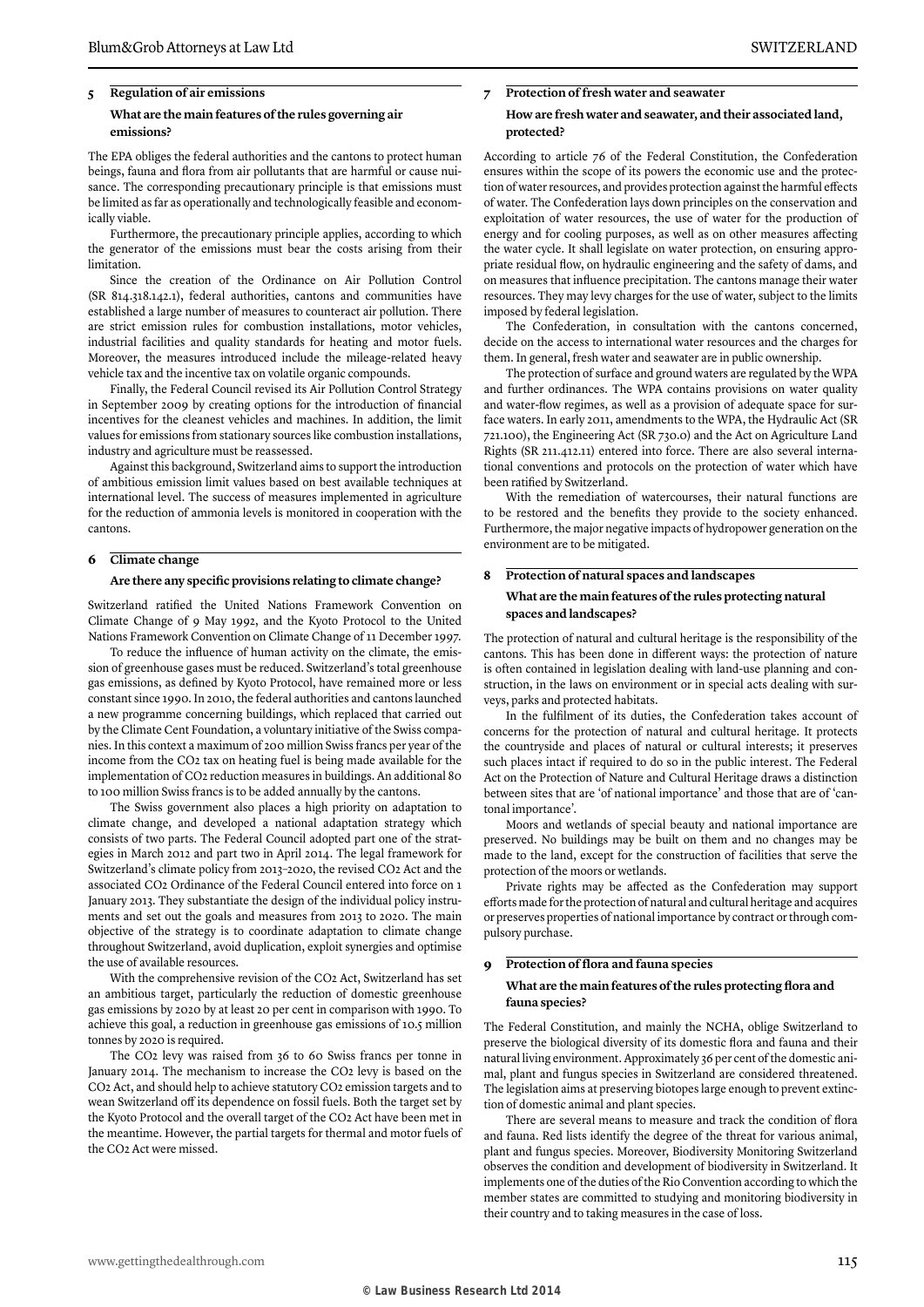By-laws rule in detail the flora and fauna deserving protection on a federal level. As a consequence, there exists a list of living environment deserving protection, a list of protected plants, a list of protected animals and a list providing which species are to be protected on a cantonal (instead of a federal) level.

#### **10 Noise, odours and vibrations**

#### **What are the main features of the rules governing noise, odours and vibrations?**

The implementing authorities are on the cantonal level. Planning measures are generally taken by cantons. They have to take into account noiserelated conditions and set 'degrees of sensitivity'.

Air pollution, noise and vibrations are subject to the general provisions of the EPA (articles 13–15 EPA). They are subject to the system of limitation that aims, first, to prevent nuisances and then to reduce them, whenever the effect on the environment is harmful despite prevention measures. This is the basic two-level intervention system for air pollution, noise and vibrations. Besides this, the EPA contains additional provisions that increase the prevention of noise and vibrations through planning measures, and which deal with unavoidable noise through construction measures intended to protect existing or future buildings (articles 19–25 EPA).

Furthermore, there are specific rules relating to noise and air pollution. The implementing decree of the overall system related to noise, in particular the Noise Abatement Ordinance (SR 814.41), sets the noise levels referred to in the EPA. Various limits to noise are defined in the table below.

| Degree of<br>sensitivity |                           | Value of<br>planning |              | Value of<br>emission limit |              | Alarm value |              |
|--------------------------|---------------------------|----------------------|--------------|----------------------------|--------------|-------------|--------------|
|                          |                           | Day                  | <b>Night</b> | Day                        | <b>Night</b> | Day         | <b>Night</b> |
|                          | Recuperation              | 50                   | 40           | 55                         | 45           | 65          | 60           |
| $\mathbf{H}$             | Habitation                | 55                   | 45           | 60                         | 50           | 70          | 65           |
| <b>III</b>               | Habitation or<br>business | 60                   | 50           | 65                         | 55           | 70          | 65           |
| IV                       | Industry                  | 65                   | 55           | 70                         | 60           | 75          | 70           |

The Ordinance on Air Pollution Control (SR 814.318.142.1) sets in its appendixes the limit values of the emission concentrations for stationary installations. The exposure limit values for noise from civil and military aerodromes, from civil firing range installations and from military firing ranges and training grounds differ from the values mentioned above. A specified ordinance on vibrations does not exist.

#### **11 Liability for damage to the environment**

#### **Is there a general regime on liability for environmental damage?**

Actual environmental damage (eg, the killing of wildlife) must be compensated only if a statute specifically orders it. Thus, environmental damage today is to be compensated only within the scope of the Federal Act on Genetic Engineering and when particularly dangerous factories or facilities and pathogenic organisms are concerned, but not when the environmental damage is caused by other incidents (eg, an otherwise damaged product or a car accident).

Whoever wilfully or negligently damages the environment is obliged to provide compensation (liability in tort). A strict liability penalises the owner of a factory or a stationary or moving facility if a special danger with regards to bodies of water emanates from such.

In addition to the liability under private law, the duty of a disrupter, established in public law, has to be taken into account. Such law provides for the removal of damage done respectively for compensation for costs of public execution by substitution.

The Swiss Federal Supreme Court has supported environmental damages in the amount up to which the local community is faced with costs for the removal of the environmental detriment. According to the jurisdiction, commercialisation, that is disparaging damage, is also to be compensated, provided, however, that such damage is substantiated (eg, by proving that, as a result, fewer fishing licences are issued).

Apart from that, certain acts of environmental damage are criminally prosecuted (eg, contamination of bodies of water or potable water; putting into circulation a substance harmful to the environment).

#### **12 Environmental taxes**

#### **Is there any type of environmental tax?**

In Switzerland, taxes on certain products have been raised to protect the environment. The goal is to guide the behaviour of the people to use products that are less harmful to the environment. This particularly concerns the following taxes:

- performance-related heavy vehicle fee;
- petroleum tax;
- vehicle tax; and
- CO2 levy.

#### **Hazardous activities and substances**

#### **13 Regulation of hazardous activities**

#### **Are there specific rules governing hazardous activities?**

The handling and use of 'hazardous products' and 'hazardous substances' are referred to as hazardous activities. The handling or use of such substances and products is only allowed if either an appropriate licence was submitted or the activity is supervised by a person with such a licence. To receive such a licence, a specific test has to be taken. In particular the use and handling of chemical substances are subject to strict rules.

#### **14 Regulation of hazardous products and substances**

#### **What are the main features of the rules governing hazardous products and substances?**

Products and substances are defined as 'hazardous products' and 'hazardous substances' if they have the potential to harm humans or nature. Such products and substances are only marketable if various safety precautions are taken.

There are various ordinances relating to environmentally hazardous substances and organisms (Chemicals Ordinance, Ordinance on Biocidal Products, etc).

#### **15 Industrial accidents**

#### **What are the regulatory requirements regarding the prevention of industrial accidents?**

Major accidents can arise through the operation of facilities with chemical and biological hazard potentials and in the transportation of hazardous substances. The Major Accidents Ordinance (SR 814.012) obliges the owner of facilities to take all appropriate measures to reduce the risk of an accident. This includes taking measures that reduce the hazard potential, preventing major accidents and limiting their impacts. In accordance with the EPA, the responsibility for the implementation of preventive safety measures lies with the owners of the facilities.

Personal responsibility means that the necessary measures must be taken without their implementation being ordered by the authorities. Furthermore, the cantonal and federal authorities monitor the compliance by facilities with the requirements of the Major Accidents Ordinance through a control and assessment procedure.

Finally, the variety of the facilities and the need to be prepared for rare events and consequences require intensive inter-cantonal and international cooperation.

#### **Environmental aspects in transactions and public procurement**

#### **16 Environmental aspects in M&A transactions**

#### **What are the main environmental aspects to consider in M&A transactions?**

Environmental aspects in merger and acquisitions are particularly relevant in the context of due diligence. An important issue in M&A transactions is pollution of the environment caused by business operations of the target company. Environmental questions detected in the due diligence process may be a reason to decide between an asset deal or a share deal.

In the course of the due diligence, the contracting parties should check the environmental requirements, such as dangerous substances and waste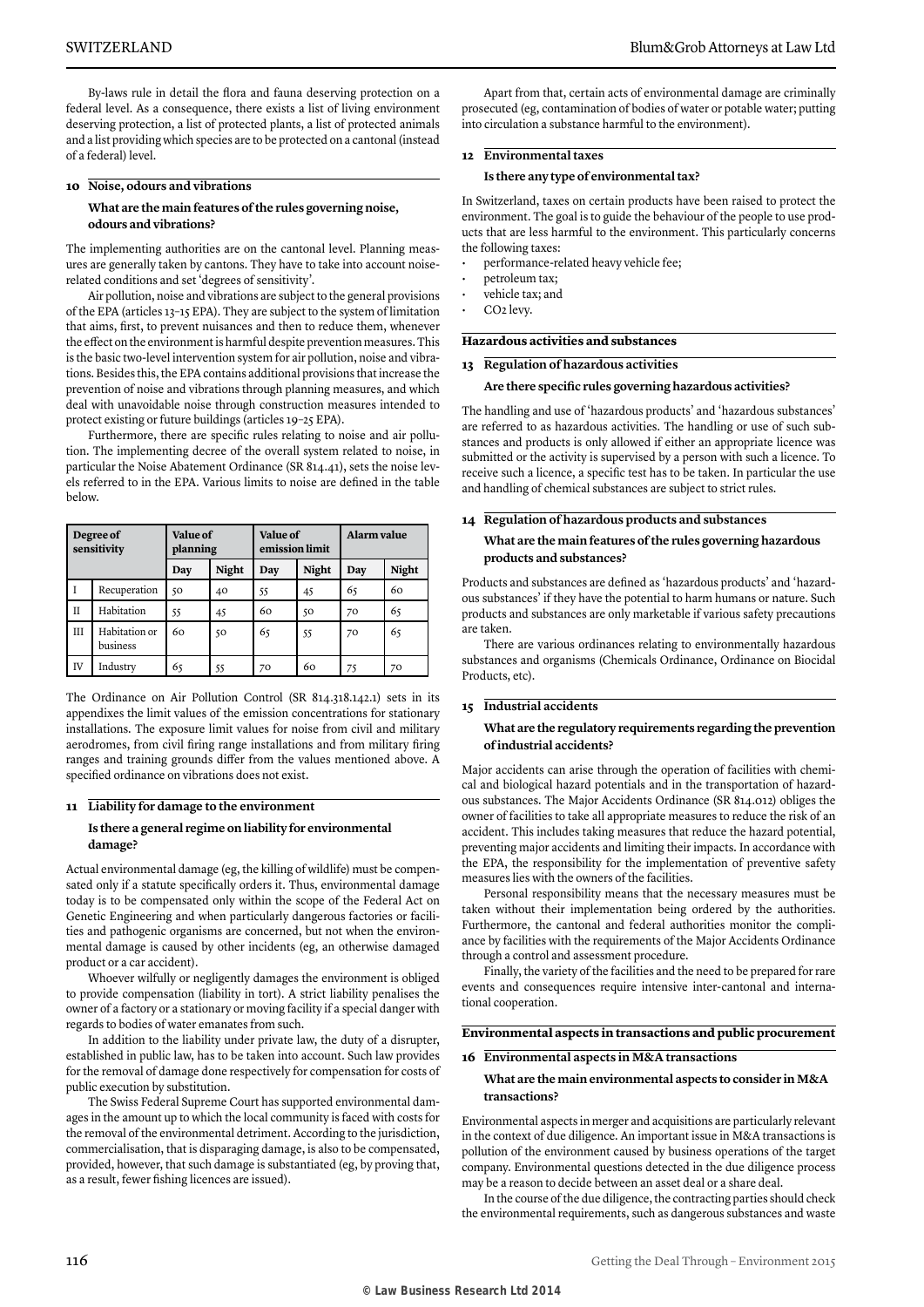storage, licences and authorisations. Moreover, attention should be paid to whether future operations of the target may be limited by protective areas (eg, protected natural spaces).

In this context, it is highly recommended to undertake legal and environmental due diligence. Furthermore, it is absolutely essential to include conditions precedent and warranties and contractual liabilities in the contracts.

#### **17 Environmental aspects in other transactions**

#### **What are the main environmental aspects to consider in other transactions?**

The environmental aspects to consider in mergers and acquisitions also apply to a wide variety of transactions. The issues relating to other types of transaction are similar to those relating to share deals and asset deals.

If real estate or similar assets are part of the contract, due diligence of soil pollution and planning issues will be of particular interest. In transactions regarding financial projects, corporate restructuring and bankruptcy proceedings, environmental due diligence will be similar to those in M&A transactions.

#### **18 Environmental aspects in public procurement**

#### **Is environmental protection taken into consideration by public procurement regulations?**

Environmental protection is an accepted public interest that may legitimate the restriction of fundamental rights (such as economic freedom). Regarding the public procurement law, a restriction of economic freedom due to ecological goals is basically legal. However, the competing interests always have to be weighed up against each other.

Environmental protection criteria are taken into consideration by public procurement law. Article 21 paragraph 1 of the Federal Act on Government Procurement (SR 172.056.1) explicitly mentions environmental compatibility as one of the criterion for the awarding the contracts. Within this context, ecological issues are taken into consideration, including transportation routes (eg, transport type, transport distance) and the conditions of production. Under the previous law, the infringement of environmental minimum standards was considered as a prohibition on contraction with public authorities. An exclusion of providers who infringe environmental obligations is currently not possible due to insufficient formal legal foundation. However, environmental protection is still an accepted criterion for awarding public contracts.

#### **Environmental assessment**

#### **19 Activities subject to environmental assessment Which types of activities are subject to environmental assessment?**

The regulations of the environmental impact assessment are spread over a significant number of laws and regulations. The most important acts in respect of environmental assessment are the EPA and the Environmental Impact Assessment Ordinance (SR 814.011). Switzerland also ratified the Espoo Convention on Environmental Impact Assessment in Transboundary Context. In accordance with article 10a paragraph 2 of the EPA, the requirement for an environmental impact assessment applies to installations that could cause substantial pollution to environmental areas to the extent that it is probable that compliance with regulations on environmental protection can only be ensured through measures specific to the project or site.

The Federal Council designates the types of installation that are subject to an environmental impact assessment as listed in the annex of the Environmental Impact Assessment Ordinance. The following types of installation are subject to environmental impact assessment: installation in connection with traffic, energy, hydraulic engineering and disposal as well as military installation, facilities in connection with sports and tourism and industrial installations.

#### **20 Environmental assessment process**

#### **What are the main steps of the environmental assessment process?**

The approval procedure is regulated in article 10b et seq of the EPA. The main steps of the environmental assessment process are as follows.

The applicant who wishes to plan, construct or modify an installation that is subject to an environmental impact assessment must submit an environmental impact report to the competent authority. This forms the basis for the environmental impact assessment.

The report contains all the information required to assess the project in accordance with the environmental protection regulations. It is drawn up in accordance with the guidelines issued by the environmental protection agencies and includes the following:

- the existing condition;
- the project, including proposed measures for the protection of the environment and in the event of disaster; and
- the foreseeable residual environmental impact.

A preliminary investigation is carried out in order to prepare for the report. If the preliminary investigation conclusively ascertains the effects on the environment and the environmental protection measures required, the results of the preliminary investigation are to be reported.

The competent authority may request information or further clarification. It may call for expert reports. Before doing so, the authority must allow interested parties the opportunity to state their opinions.

The environmental protection agencies assess the preliminary investigation and the report and propose the measures required to the competent decision-making authority.

The competent authority must also consult with the Federal Office for the Environment (the Federal Office) when the assessment concerns refineries, aluminium smelters, thermal power stations or large cooling towers. The Federal Council may extend the duty to consult to cover other installations.

Anyone may inspect the report and the results of the environmental impact assessment, unless overriding public or private interests require secrecy. Trade and business secrets must be preserved in all cases.

#### **Regulatory authorities**

#### **21 Regulatory authorities**

#### **Which authorities are responsible for the environment and what is the scope of each regulator's authority?**

As mentioned in question 1, there is a division of competence between the Confederation and the individual cantons.

According to article 74 of the Federal Constitution, the Confederation legislates on the protection of the population and its natural environment against damage or nuisance. It ensures that such damage or nuisance is avoided. In general, the federal, cantonal and municipal authorities are competent for executing environmental law at the federal level.

The Federal Office is the federal government's centre of environmental expertise and is part of the Federal Department of the Environment, Transport, Energy and Communication. The Federal Office's four prime tasks are: knowing the facts regarding the environmental developments, preparing legislation, assisting with its implementation and representing Switzerland abroad.

At the cantonal level, the authorities are responsible for the implementation of the relevant regulations. Each canton has its own competent authority that is part of a department, for example of the Department of Construction or the Department for Environmental Protection. The cantons set up a specialist agency to consider environmental questions or designate existing public agencies to carry out this task. Finally, the communities implement the regulations at regional level.

#### **22 Investigation**

#### **What are the typical steps in an investigation?**

The kind of investigation carried out by the competent authority depends on the character of the breached environmental provisions. The control function includes prevention, current and follow-up measures.

Once the competent authority discovers an infringement of environment regulations, it starts an investigation. Any person indicating an infringement of environmental regulations could also inform the competent authority.

Depending on the environmental topic, the inspection is either the responsibility of the Federal Office of Environment or of the cantons. In most cases, the inspections may be carried out by the competent authority at cantonal level. In accordance with article 43 of the EPA, the enforcement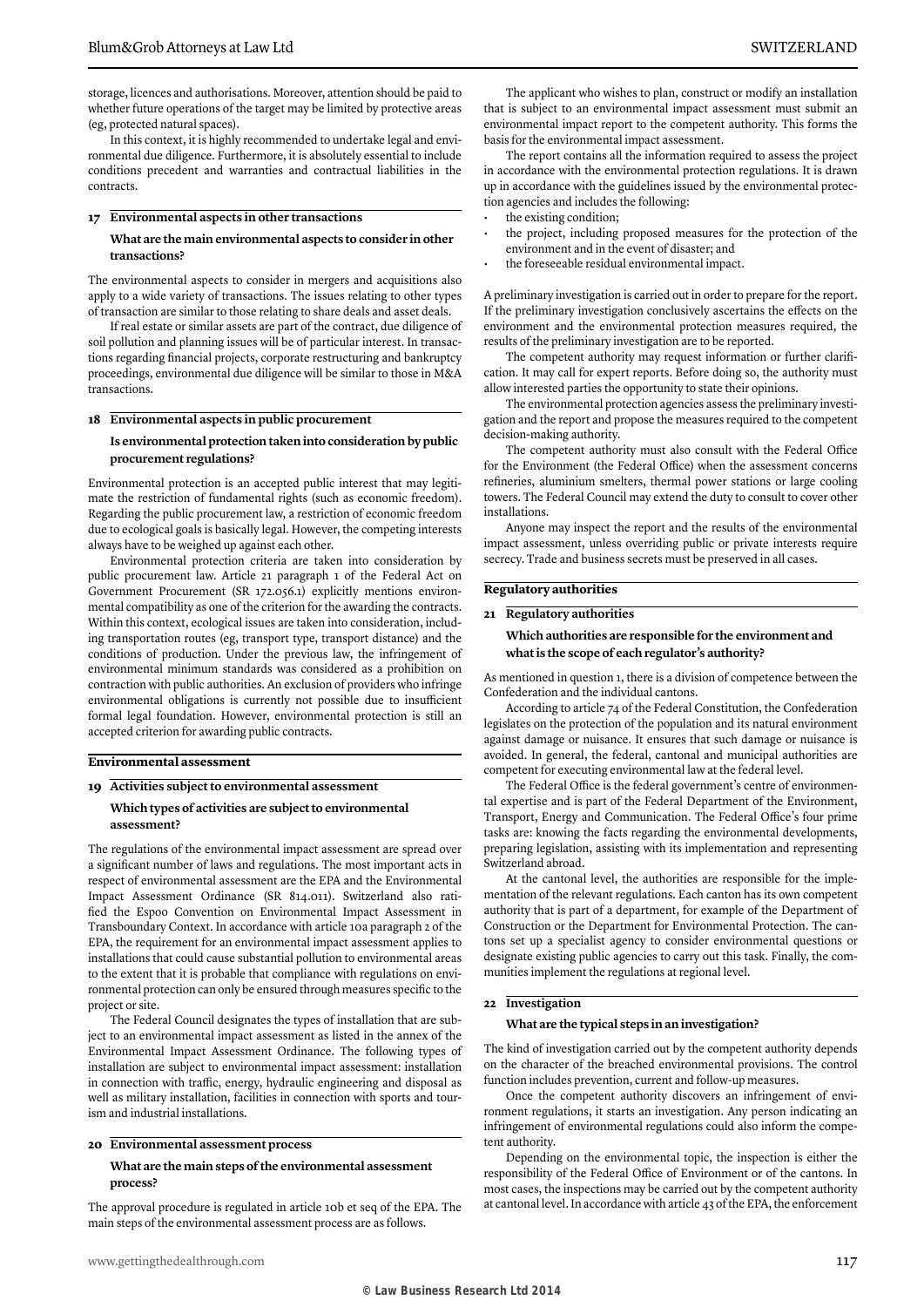authorities may also entrust public corporations or private entities with enforcement duties, and in particular with control and monitoring.

Inspections are especially conducted by the competent authority in industrial and commercial companies, in heating systems, in fuel depots or water supply facilities.

If any breach of a permit or an environmental law in general is discovered, the competent authority will issue prohibitions and orders requesting the operator to ensure that the involved company is operating in accordance with environmental legislation. In the worst-case scenario, the authority can withdraw the required licence.

An investigation as such can not be challenged. An appeal is only possible against an official decree enacted by cantonal or federal authorities due to the results of an investigation.

#### **23 Administrative decisions**

#### **What is the procedure for making administrative decisions?**

The authorities are required to carry out administrative procedures appropriately and efficiently. Prior to the authority's decision, it must study the submitted documents. According to article 29 of the Swiss Constitution, each party has the right to be heard.

Finally, parties who are legally affected by a decision of an authority have the right to appeal.

In administrative procedures, the relevant authority shall establish the facts of the case ex officio and obtain evidence by official documents, information from the parties, information or testimony from third parties, inspections or expert opinions.

#### **24 Sanctions and remedies**

#### **What are the sanctions and remedies that may be imposed by the regulator for violations?**

Article 60 et seq EPA regulates the sanctions that may be imposed in the context of a criminal proceeding. Any person who wilfully violates the regulations as listed in article 60 EPA shall be liable to a custodial sentence not exceeding three years or a monetary penalty. Furthermore, the EPA outlines in article 61 the liability in the case of contraventions to a fine not exceeding 20,000 Swiss francs. Moreover, the EPA regulates the consequences in the event of offences against the regulations on incentive taxes.

Additional sanctions and remedies are spread over a significant number of laws and regulations, depending on the topic.

#### **25 Appeal of regulators' decisions**

#### **To what extent may decisions of the regulators be appealed, and to whom?**

Parties who are legally affected by a decision of an authority are generally entitled to appeal against decisions of the competent authority. Under certain conditions listed in article 55 EPA, environmental protection organisations have the right of appeal against rulings of the cantonal or federal authorities on the planning, construction or modification of installations for which an environmental impact assessment is required.

According to article 54 EPA, appeal proceedings related to the EPA are governed by the general provisions on the administration of federal justice. The subject matter of the jurisdiction depends on the environmental topic. In general, there are two instances at cantonal level. The second instance usually renders the final administrative decision. If the appeal does not succeed, the appellant may file an action to the Federal Supreme Court of Switzerland. Decisions of a federal authority can generally be appealed to the Federal Administrative Court and after to the Federal Supreme Court.

Each action to the competent instance has to conclusively substantiate why the appealed decision is not in compliance with the corresponding regulation. At federal level, the grounds of appeal are limited to the infringement of the Constitution. The period for filing an appeal is, in general, 30 days after receiving the decision.

#### **Judicial proceedings**

#### **26 Judicial proceedings**

#### **Are environmental law proceedings in court civil, criminal or both?**

Action under civil liability is limited to the injured party, who must have suffered physical harm or economic loss. Environmental law does not contain many criminal offences subject to heavy penalties. However, they may play an important role in preventing environmental harm, when properly applied, insofar as most offences consist in creating specific dangers. The offender could therefore be prosecuted before actual harm was done to the environment. All decisions taken by cantonal bodies may be challenged either before the cantonal government or before an administrative court.

#### **27 Powers of courts**

#### **What are the powers of courts in relation to infringements of environmental law?**

There is a federal administration with services in charge of directly implementing some aspects of environmental law. Decisions taken by federal administrative bodies are subject to either hierarchical appeal or the Federal Supreme Court.

Cantons have their own administrative system. All decisions taken by cantonal bodies may be challenged either before the cantonal government or before an administrative court. For some particular problems, special committees of appeal are to be addressed in the first instance, while further appeal is to be made to the cantonal administrative court. In all cases, federal law makes it a duty for the cantons to provide for judicial review of administrative decisions. Government may, in some cases, be the superior administrative jurisdiction, but it will then be subject to appeal to the Federal Court, if applying federal law.

Both, the Federal Supreme Court and the competent cantonal authorities may take the necessary interim measures. This possibility is stated in the Federal Act on Administrative Procedure (SR 172.021) and in the different cantonal legislations relating to administrative jurisdiction.

#### **28 Civil claims**

#### **Are civil (contractual and non-contractual) claims allowed regarding infringements of environmental law?**

There are no special rules concerning the right to sue in environmental matters before civil courts. No special rule on damage caused to the environment has been enacted so far. Action under civil liability is therefore limited to the injured party, who must have suffered physical harm or economic loss.

#### **29 Defences and indemnities**

#### **What defences or indemnities are available?**

Liability rules and compensation for environmental damage are subject to the general rules contained in the Swiss Code of Obligations (SR 220), which provides a legal basis for all liabilities in torts. Whoever acts in breach of a legal duty or in violation of the law has to compensate for the damage caused by the faulty act. This includes both fault and negligence.

The terms of limitation, which are very short under Swiss law, are a reason for the limited efficiency of general liability rules in cases of damage due to pollution. The ordinary term of limitation for torts is one year after full knowledge of the author and of the amount of the damage, but when damage is caused by a single event it is in any case 10 years after this event.

#### **30 Directors' or officers' defences**

#### **Are there specific defences in the case of directors' or officers' liability?**

If the damage is caused by the operation of a plant belonging to a company, the law provides for its liability under the rules dealing with liability of management under the agency rules, or liability of the employer for the employee's behaviour.

#### **31 Appeal process**

#### **What is the appeal process from trials?**

See questions 25 and 26.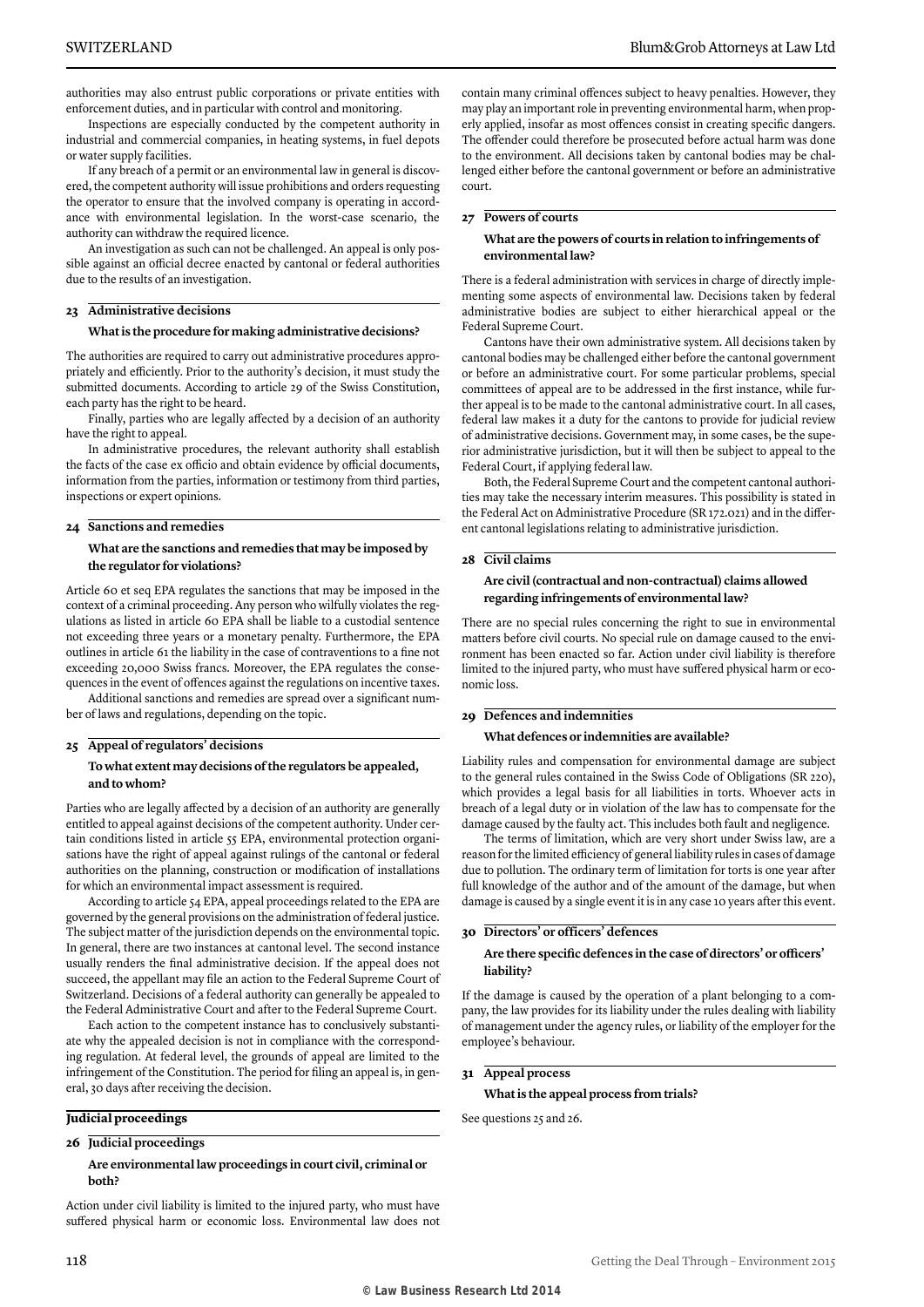#### **Update and trends**

The most important updates concerning environmental law trends and developments in Switzerland are as follows.

Switzerland has decided to cut greenhouse gas emissions by 20 per cent from 1990 levels by 2020. Every year, a third of the revenue generated by the CO2 tax (up to a maximum of 200 million Swiss francs) is spent on improving the energy efficiency of buildings, while the other two thirds are redistributed to individuals and businesses. On the international stage, Switzerland is promoting integration with the European emissions trading system. Furthermore, Switzerland is calling for climate change adaptation in the developing world to be financed in ways that assign costs to emitters.

For a long time the Federal Council has aimed to increase energy efficiency and the proportionate use of renewable energies. With the Energy Strategy 2050, the Federal Council is increasingly focusing on

#### **International treaties and institutions**

**32 International treaties**

#### **Is your country a contracting state to any international environmental treaties, or similar agreements?**

Switzerland is party to several bilateral and multilateral agreements and treaties regarding cooperation on environmental matters with neighbouring states and several other countries, such as the United Nations Framework Convention on Climate Change and the Kyoto Protocol to the United Nations Framework Convention on Climate Change. Furthermore, Switzerland is engaged in spatial planning and has concluded several treaties, such as the Convention on the Protection of the Alps, the Ramsar Convention on Wetlands of International Importance and the Convention on the Protection of the World Cultural and Natural Heritage. Switzerland the economical use of energy and the development of hydropower, wind, solar energy, biomass and geothermal energy as energy sources.

Efficient technologies, processes and products need to be harnessed to minimise environmental impacts while simultaneously boosting competitiveness. Acting on behalf of the Swiss Federal Council, the Federal Office of Environment delivers the fundamentals for putting Swiss industry on a resource-conserving track.

Soils' numerous economic and ecological functions are vital to human well-being. Switzerland strives to ensure that all these functions continue to be performed in order that Switzerland always has enough soil to serve all essential uses in the future.

Furthermore, the reduction of natural hazards is important. Therefore, safety infrastructure needs to be maintained over long periods of time and adapted to changing circumstances.

is also a party to the Washington Convention on International Trade in Endangered Species. Moreover, Switzerland has concluded several treaties regarding water engineering, water management and the protection of waters. Also, energy efficiency, ecological balance and air pollution control are subjects covered by international treaties to which Switzerland is a party.

**33 International treaties and regulatory policy**

#### **To what extent is regulatory policy affected by these treaties?**

As environmental law is not a formal set of laws, it is still difficult to indicate what falls within the concept and what does not. There is also a variety of federal legislation, as well as cantonal and municipal regulations. In addition, each of the acts is supplemented by one or more implementing decrees. In general, international treaties prevail over Swiss regulations.

### Blum & Grob

ATTORNEYS AT LAW

Neumühlequai 6 PO Box 3954 8021 Zurich Switzerland

#### **Stefan Wehrenberg s.wehrenberg@blumgrob.ch Annina Trüssel a.truessel@blumgrob.ch**

Tel: +41 58 320 00 00 Fax: +41 58 320 00 01 www.blumgrob.ch

www.gettingthedealthrough.com **119**